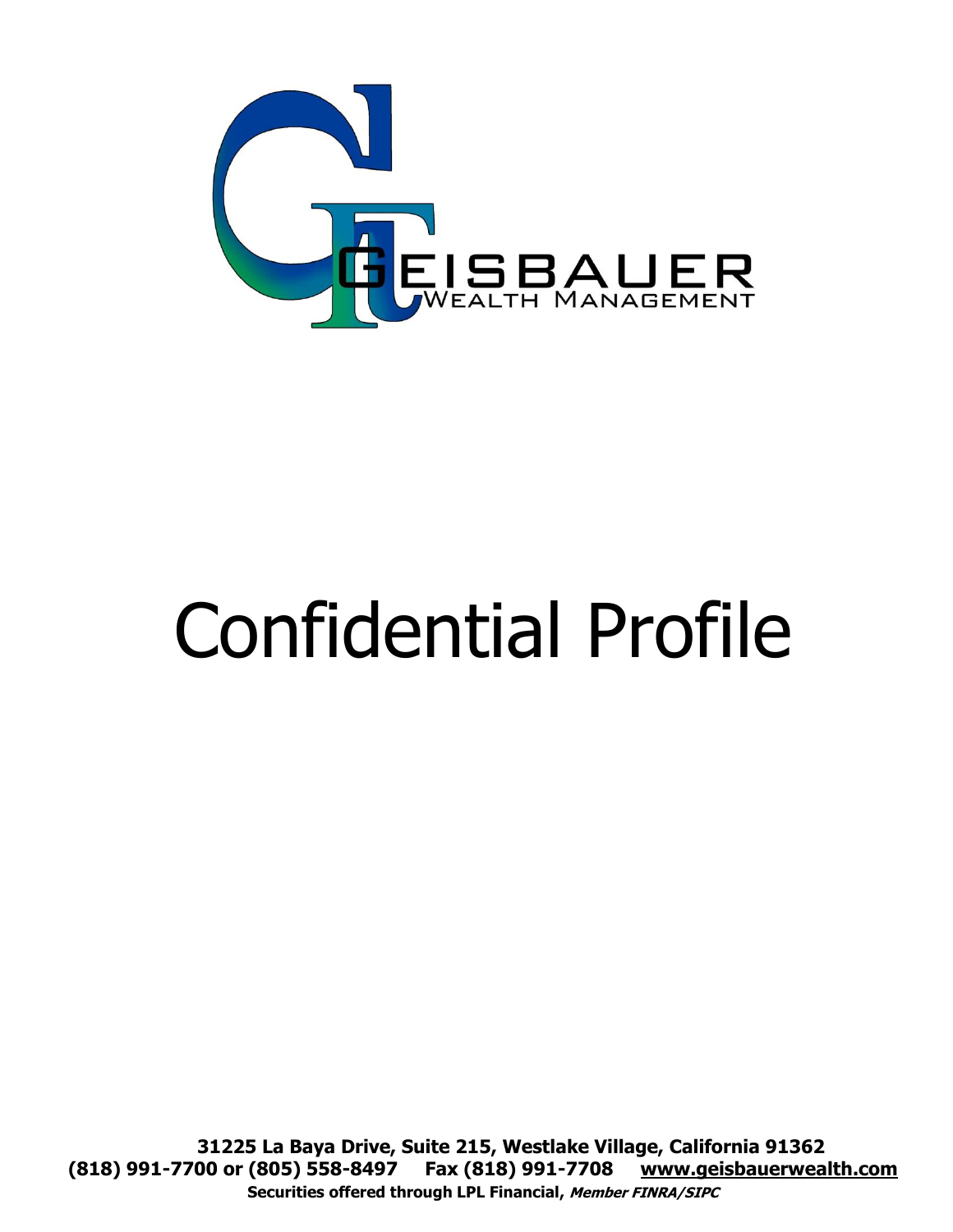## **CONFIDENTIAL PROFILE**

This comprehensive, personal financial planning summary is designed to help you take inventory and assign realistic values to your personal assets and liabilities. It is the essential first step in organizing a sensible financial plan for your future. Once you have completed the following information, please return this packet in the enclosed, postage-paid envelope.

| Your Name                                             | Nickname           | Age  | <b>Birthdate</b>             | Social Security # (Optional) |
|-------------------------------------------------------|--------------------|------|------------------------------|------------------------------|
| Spouse's Name<br>Children's Names & Ages:<br>1)<br>2) | Nickname           | Age  | <b>Birthdate</b><br>3)<br>4) | Social Security # (Optional) |
|                                                       |                    |      |                              |                              |
| <b>Residence Address</b>                              |                    | City | <b>State</b>                 | Zip Code                     |
| <b>Mailing Address</b>                                |                    | City | <b>State</b>                 | Zip Code                     |
| Home Phone                                            | Cell               | Fax  |                              | Email                        |
| Referred By:                                          |                    |      | $\Box$ TV<br>$\Box$ Radio    | $\Box$ Print                 |
|                                                       | <b>Client Name</b> |      |                              |                              |
|                                                       |                    |      |                              |                              |

| ρ<br>A. | Your Job Title     | Employer (last, if retired) |            | # of Years Work Phone | <b>Retirement Date</b> |
|---------|--------------------|-----------------------------|------------|-----------------------|------------------------|
|         | Spouse's Job Title | Employer (last, if retired) | # of Years | Work Phone            | Retirement Date        |

|   | Financial Advisor's Name:                                    |                      | Firm: |
|---|--------------------------------------------------------------|----------------------|-------|
|   | Do you have a preference or a commitment to this<br>advisor? | $\Box$ Yes $\Box$ No |       |
|   | Attorney's name:                                             |                      | Firm: |
|   | Do you have a preference or a commitment to this<br>advisor? | $\Box$ Yes $\Box$ No |       |
| o | <b>Accountant's Name:</b>                                    |                      | Firm: |
|   | Do you have a preference or a commitment to this<br>advisor? | $\Box$ Yes $\Box$ No |       |
|   | Insurance Agent's Name:                                      |                      | Firm: |
| π | Do you have a preference or a commitment to this<br>advisor? | $\Box$ Yes $\Box$ No |       |
| Δ | Stockbroker's Name:                                          |                      | Firm: |
|   | Do you have a preference or a commitment to this<br>advisor? | $\Box$ Yes $\Box$ No |       |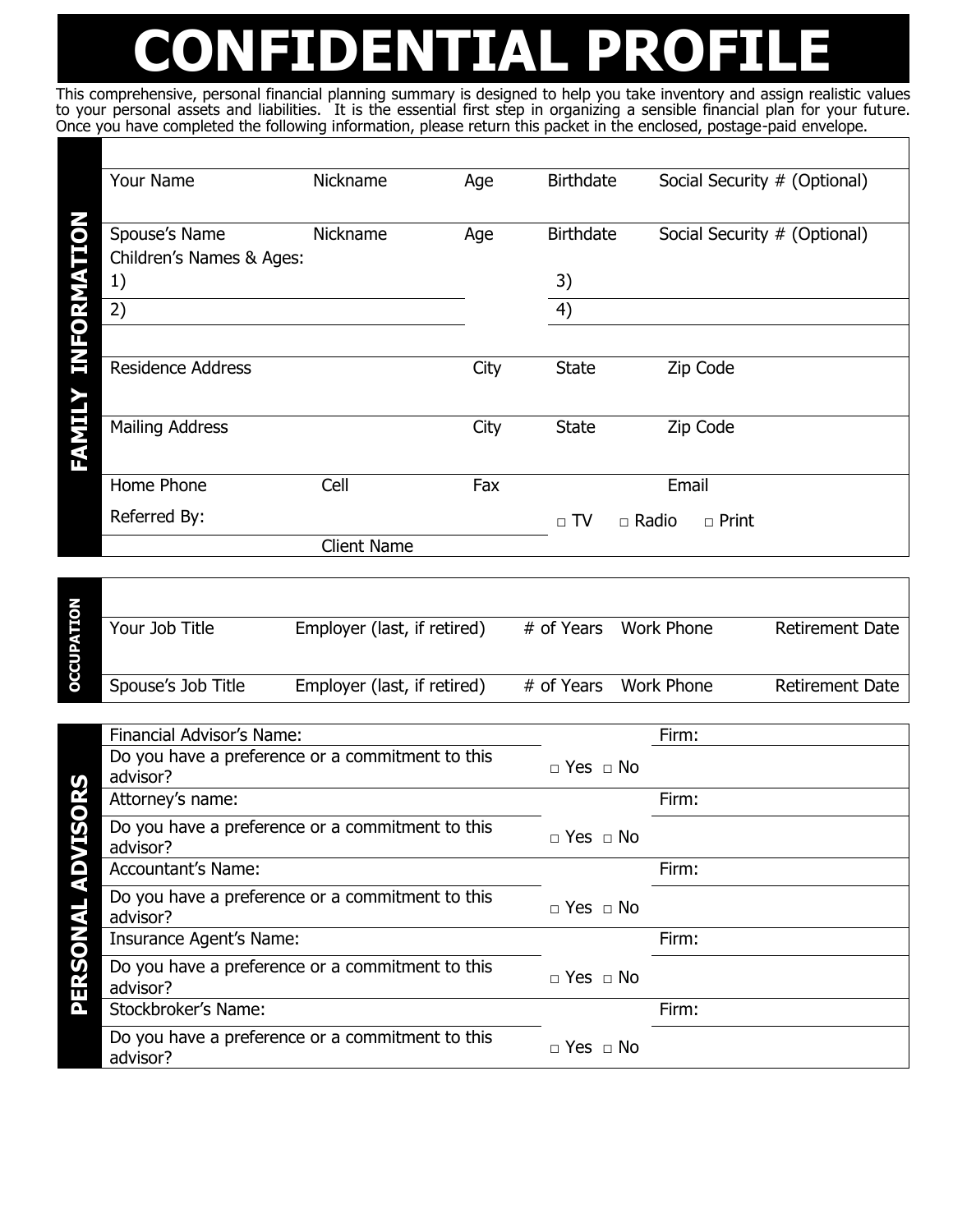### What is important about money to you?

### WEALTH PLANNING

At Geisbauer Wealth Management, we focus on holistic wealth planning which encompasses all your objectives. A Wealth Plan is a GPS designed to effectively guide you toward your life goals and dreams. Some questions that we will ask you to consider:

What do you value most in life?

What do you ultimately want to achieve in your life?

What is the vision for your future?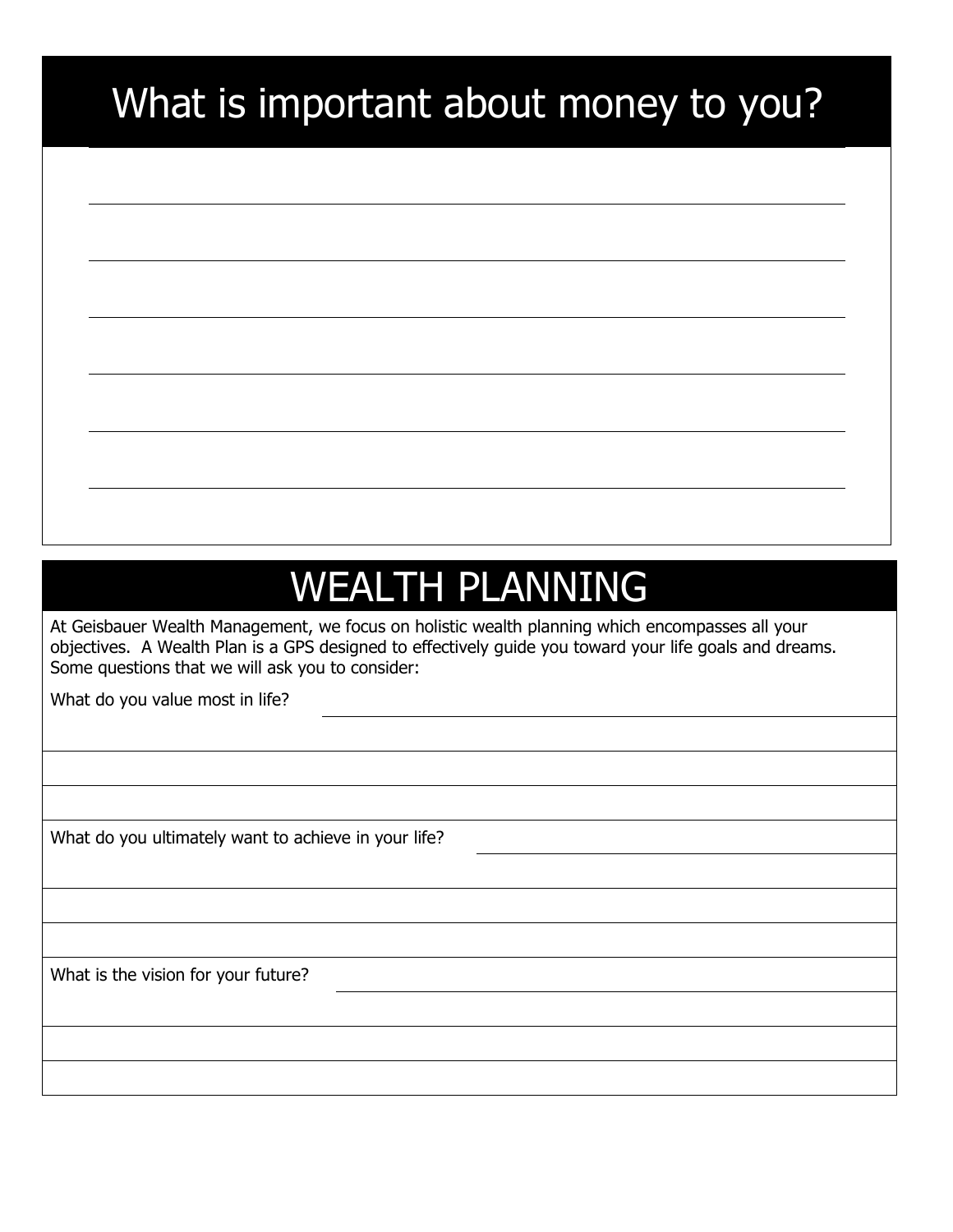### Objectives & Concerns General: Are you anticipating any major lifestyle changes? die you andelpading any major mestyle changes:<br>(i.e., marriage, divorce, retirement, moving, etc.) Des □ Yes □ No □ Uncertain If so, what changes are you 1 so, what changes are you<br>expecting? Are you comfortable with your current cash flow?  $\Box$  Yes  $\Box$  No  $\Box$  Uncertain Retirement Planning: What minimum income will you need at retirement (in today's dollars)?  $\quad$ If you plan on working after retirement, estimate your expected  $\qquad \qquad \quad \mathfrak{s}$ Are you contributing to an IRA?  $\Box$  Yes  $\Box$  No Are you covered by any company retirement plans?  $\Box$  Yes  $\Box$  No Type of company pension plan? Protection: Do you have adequate disability coverage? □ Yes □ No □ Uncertain Do you have adequate personal liability coverage? □ □ Yes □ No □ Uncertain Amount?  $\quad$ \$ Do you have adequate life insurance? □ Yes □ No □ Uncertain Do you have long-term care insurance for nursing home  $\Box$  Yes  $\Box$  No  $\Box$  Uncertain expenses? Estate Planning: Do you have current wills? □ Yes □ No □ Uncertain Have you established any trusts? □ Yes □ No □ Uncertain Are you the beneficiary of any trusts?  $\Box$   $\Box$  Yes  $\Box$  No  $\Box$  Uncertain Have you adequately considered estate taxes? □ Yes □ No □ Uncertain Have you provided adequate estate liquidity for your heirs?  $\Box$  Yes  $\Box$  No  $\Box$  Uncertain

#### Concerns:

Please list any current concerns: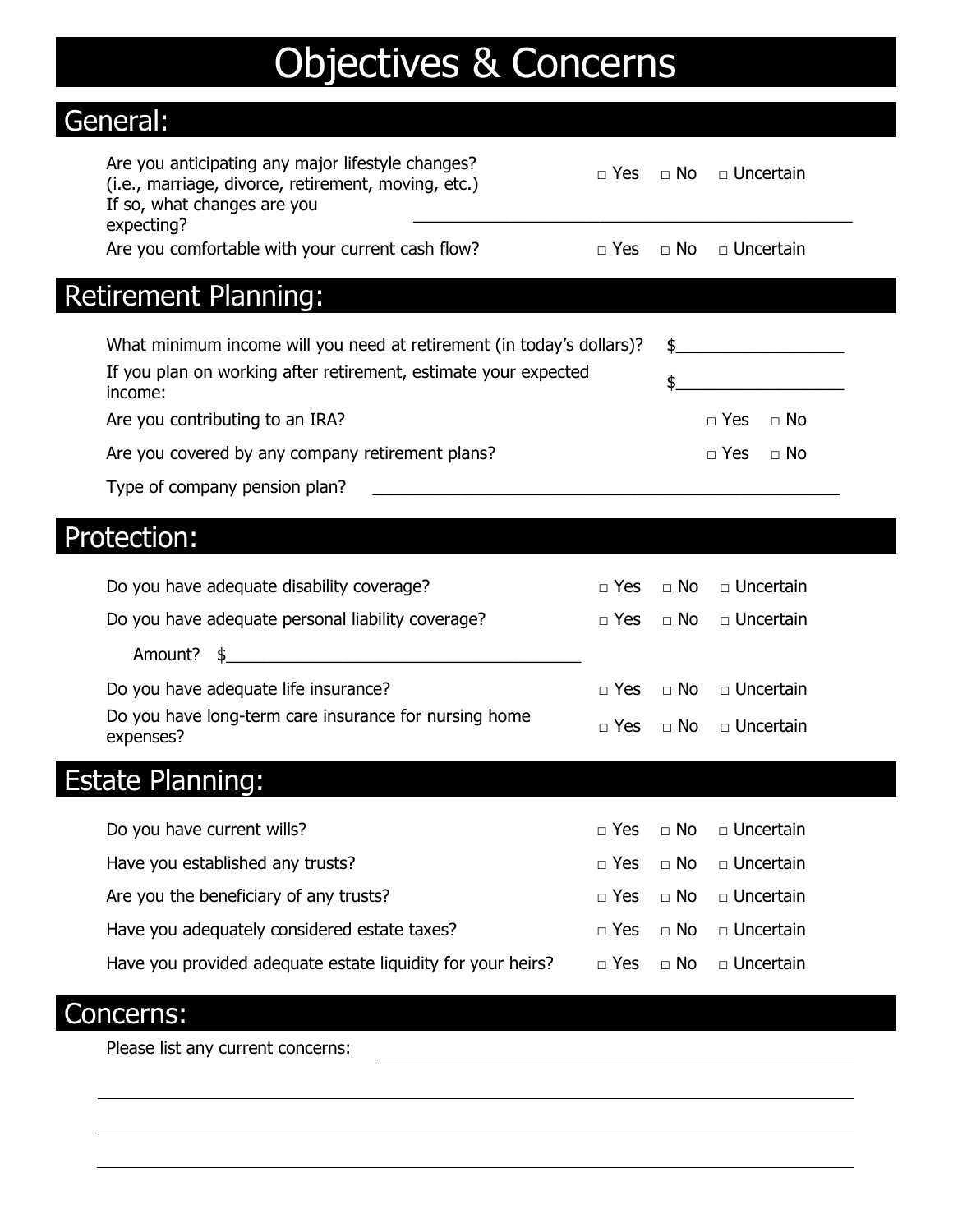| <b>Risk Profile</b> |  |
|---------------------|--|
|---------------------|--|

Please check the appropriate response for each question. 1. What is your investment experience with stocks or stock mutual funds? □ None □ △ □ △ □ △ fair amount □ A little □ A great deal □ Some 2. What is your investment experience with bonds or bond mutual funds? □ None □ △ A fair amount □ A little □ A great deal  $\Box$  Some 3. What is your investment goal? □ Retirement □ Saving for major purchase □ More current income □ Other:\_\_\_\_\_\_\_\_\_\_\_\_\_\_\_\_\_\_\_\_ 4. How many years do you have until retirement? □ Already retired □ 5 to 10 □ Less than 5 years □ More than 10 5. What do you expect to be your next major expenditure? □ Buying a house □ Providing for retirement □ Paying for a college education □ Other:\_\_\_\_\_\_\_\_\_\_\_\_\_\_\_\_\_\_\_\_  $\Box$  Capitalizing a new business 6. How many years until this expense is incurred □ Less than 5 years □ △ More than 10  $\Box$  5 to 10 7. What are your major objectives for your investments? □ Current and future income □ Keeping ahead of inflation □ Preserving capital □ □ Increasing returns  $\Box$  Building wealth for heirs 8. When do you expect to use the bulk of the money you are accumulating in your investments?  $\Box$  At any time now in the coming months. Liquidity is highly important.  $\Box$  In 1 to 5 years  $\Box$  In 6 to 10 years

 $\Box$  In 11 to 20 years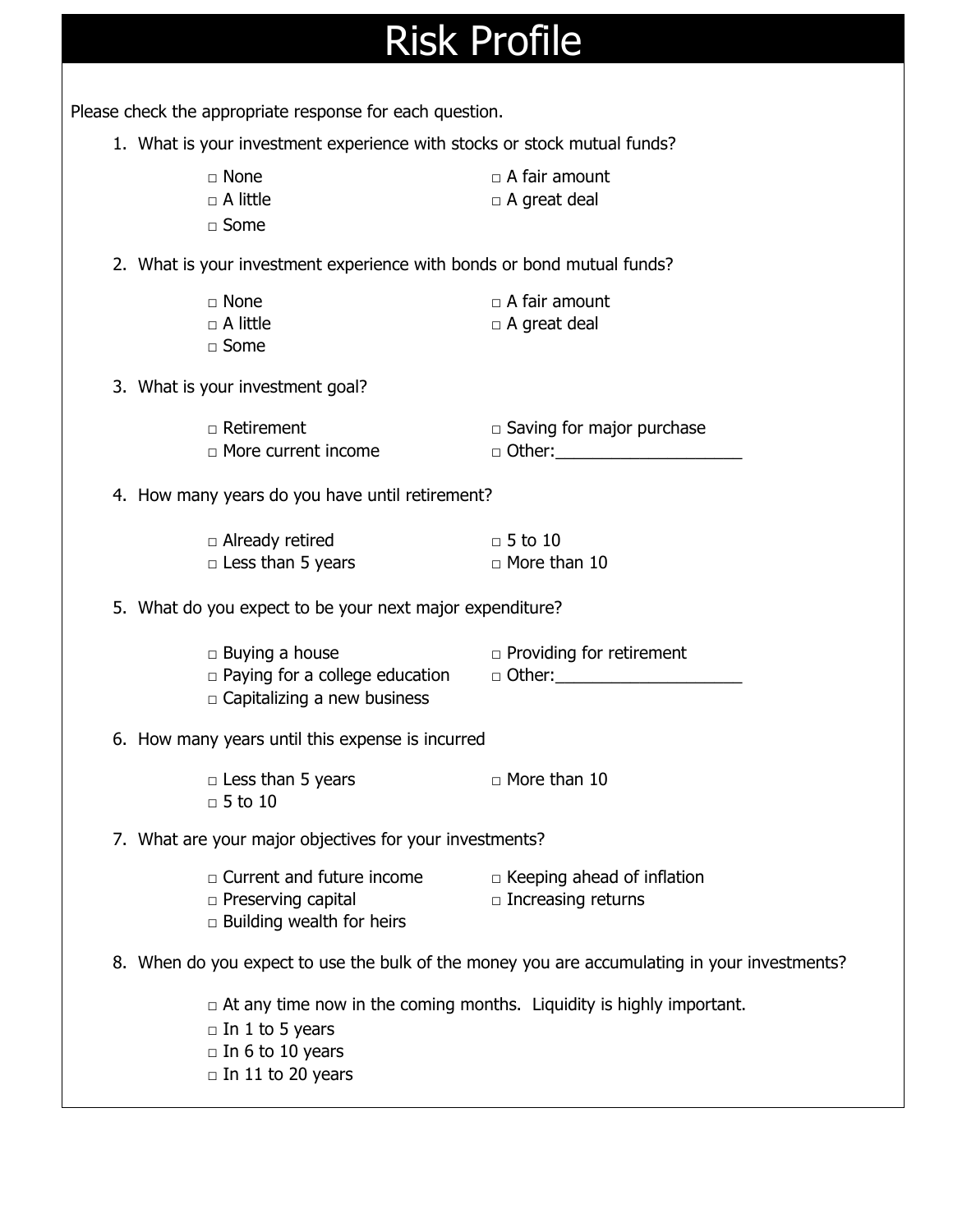| 9.  | Over the next several years, do you expect your household annual income to:                                                                                                                                                                                                                            |                                 |                                                                                                     |  |  |  |  |  |
|-----|--------------------------------------------------------------------------------------------------------------------------------------------------------------------------------------------------------------------------------------------------------------------------------------------------------|---------------------------------|-----------------------------------------------------------------------------------------------------|--|--|--|--|--|
|     | $\Box$ Stay about the same<br>$\Box$ Grow moderately<br>$\Box$ Grow substantially                                                                                                                                                                                                                      |                                 | $\Box$ Decrease moderately<br>$\Box$ Decrease substantially                                         |  |  |  |  |  |
|     | 10. I am expecting an inheritance of approximately \$<br>in                                                                                                                                                                                                                                            |                                 |                                                                                                     |  |  |  |  |  |
|     | $\Box$ 0 to 5 years<br>$\Box$ 5 to 10 years                                                                                                                                                                                                                                                            |                                 | $\Box$ 10 to 15 years<br>$\Box$ More than 15 years                                                  |  |  |  |  |  |
|     | 11. Due to a general market correction, one of your investments loses 25% of its value in a short<br>time after you buy it. What do you do?                                                                                                                                                            |                                 |                                                                                                     |  |  |  |  |  |
|     | $\Box$ Sell the investment<br>$\Box$ Hold it                                                                                                                                                                                                                                                           |                                 | $\Box$ Hold it and wait for it to climb back up then sell<br>$\Box$ Buy more at the new lower price |  |  |  |  |  |
|     | 12. Some people need their investment portfolio to generate current income to meet on-going<br>needs. This typically tilts the investment portfolio toward bonds and dividend paying stocks.<br>How accurately does this describe your objectives?                                                     |                                 |                                                                                                     |  |  |  |  |  |
|     | $\Box$ Very accurate<br>$\Box$ Moderately accurate                                                                                                                                                                                                                                                     |                                 | $\Box$ Slightly accurate<br>$\Box$ Not accurate at all                                              |  |  |  |  |  |
|     | 13. You have just reached the \$10,000 plateau on a TV game show. Now you must choose<br>between quitting with the \$10,000 in hand or betting the entire \$10,000 on one of the three<br>scenarios below. Which do you choose?                                                                        |                                 |                                                                                                     |  |  |  |  |  |
|     | $\Box$ Take the money and run $\Box$ A 20% chance of winning \$75,000<br>$\Box$ A 50% chance of winning \$50,000 $\Box$ A 5% chance of winning \$100,000                                                                                                                                               |                                 |                                                                                                     |  |  |  |  |  |
| 14. | How large of a temporary decline in your portfolio are you willing to accept before changing<br>your investment strategy, assuming you start with \$100,000?                                                                                                                                           |                                 |                                                                                                     |  |  |  |  |  |
|     | $\Box$ 10% decline (portfolio value is \$90,000)<br>$\Box$ 15% decline (portfolio value is \$85,000)<br>$\Box$ 20% decline (portfolio value is \$80,000)<br>$\Box$ 25% decline or greater (portfolio value is \$75,000 or less)<br>$\Box$ 50% decline or greater (portfolio value is \$50,000 or less) |                                 |                                                                                                     |  |  |  |  |  |
|     | 15. By what percentage do you expect your portfolio to grow annually over the long term, 10+<br>years                                                                                                                                                                                                  |                                 |                                                                                                     |  |  |  |  |  |
|     | $\Box$ 6% - 8%<br>$\Box$ 8% - 10%                                                                                                                                                                                                                                                                      | $\Box$ 10% - 12%<br>□ 12% - 14% | $\Box$ 14% - 16%<br>$\Box$ More than 16%                                                            |  |  |  |  |  |
|     |                                                                                                                                                                                                                                                                                                        |                                 |                                                                                                     |  |  |  |  |  |
|     |                                                                                                                                                                                                                                                                                                        |                                 |                                                                                                     |  |  |  |  |  |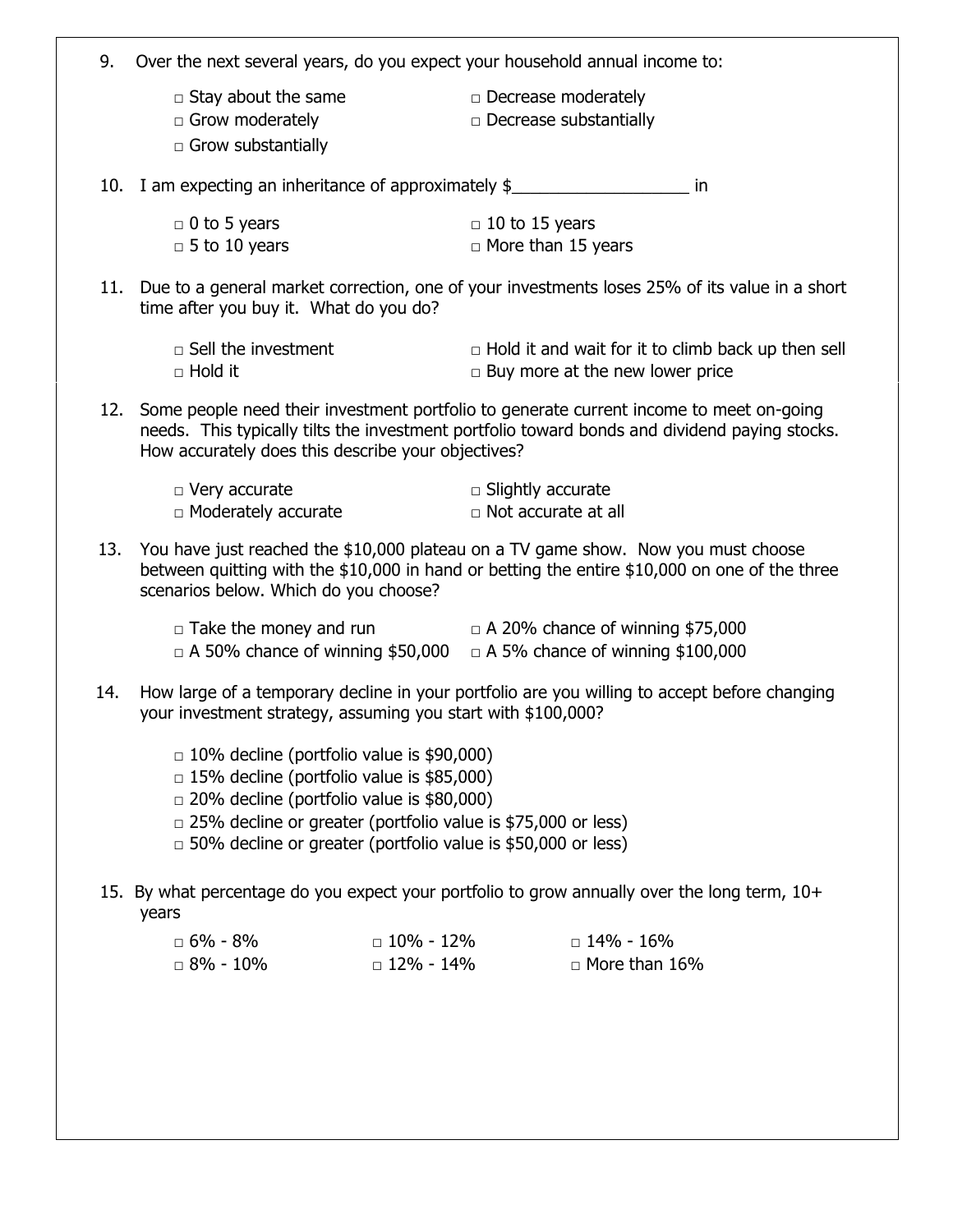### FAMILY BALANCE SHEET

| <b>ASSETS</b>                        |                                              |                        | <b>LIABILITIES</b>                                   |  |  |  |  |
|--------------------------------------|----------------------------------------------|------------------------|------------------------------------------------------|--|--|--|--|
| <b>Investments (Non-Retirement):</b> |                                              | <b>Short Term:</b>     |                                                      |  |  |  |  |
| Stocks \$                            |                                              | Credit Cards, Notes \$ |                                                      |  |  |  |  |
| Bonds \$                             | and the control of the control of            | <b>Long Term:</b>      |                                                      |  |  |  |  |
| Mutual Funds \$                      | the control of the control of the control of |                        | Home $\frac{1}{2}$                                   |  |  |  |  |
| Other $$$                            |                                              |                        | Business $\frac{1}{2}$                               |  |  |  |  |
|                                      |                                              | Additional Property \$ | <u> 1980 - Andrea Station Books, ameri</u> kansk kon |  |  |  |  |
| <b>Investments (Retirement):</b>     |                                              | Other:                 |                                                      |  |  |  |  |
| IRA \$                               |                                              |                        |                                                      |  |  |  |  |
| $401(k)$ \$                          |                                              |                        |                                                      |  |  |  |  |
| $403(b)$ \$                          |                                              |                        |                                                      |  |  |  |  |
| Profit Sharing \$                    |                                              |                        |                                                      |  |  |  |  |
| Other \$                             |                                              |                        |                                                      |  |  |  |  |
| <b>Business:</b><br>\$               |                                              |                        |                                                      |  |  |  |  |
| <b>Real Estate:</b><br>\$            |                                              |                        |                                                      |  |  |  |  |
| Other:                               |                                              |                        |                                                      |  |  |  |  |
|                                      |                                              |                        |                                                      |  |  |  |  |
|                                      |                                              |                        |                                                      |  |  |  |  |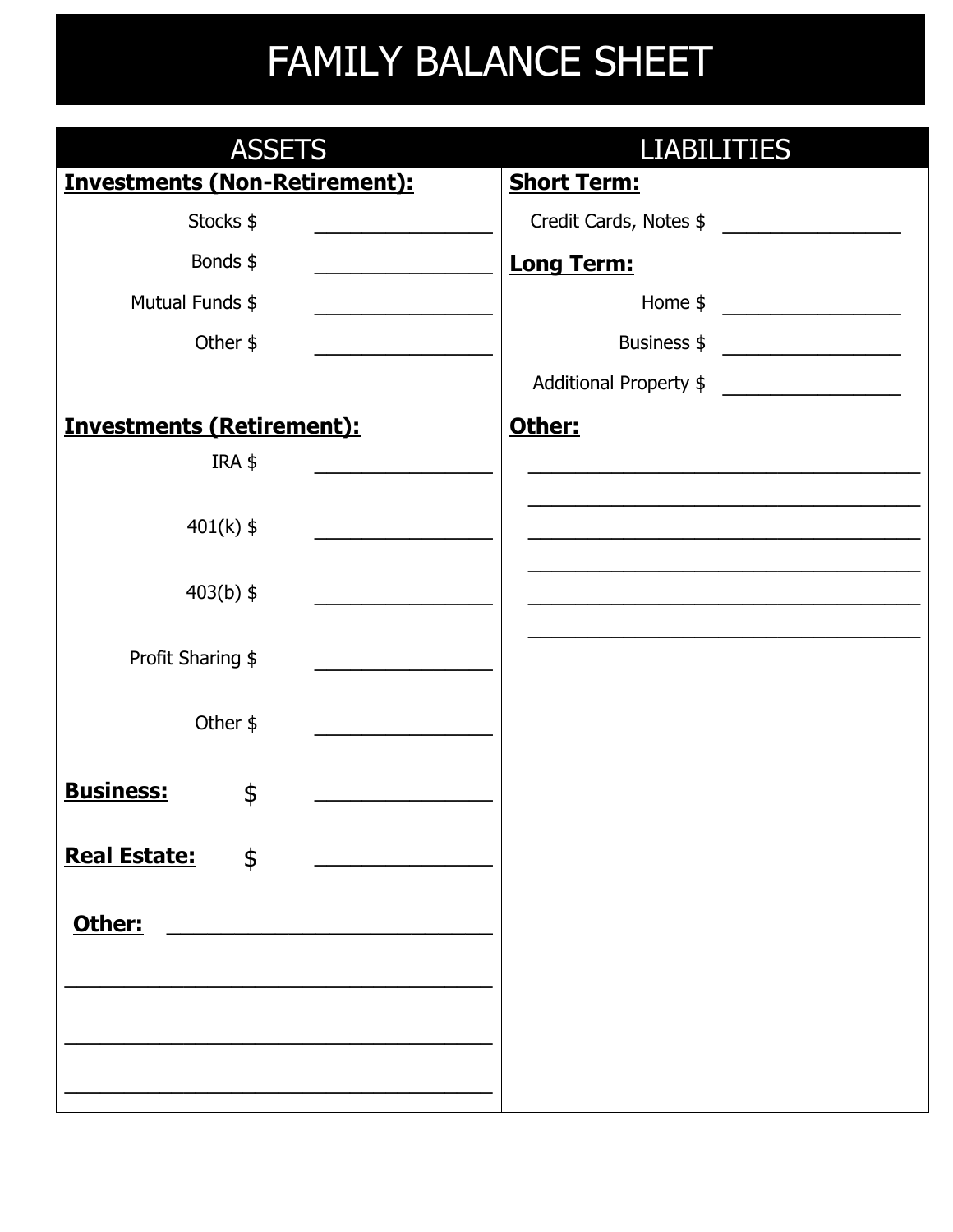### Personal Goal Planning

#### **Annual Income:**

Earned Income \$\_\_\_\_\_\_\_\_\_\_\_\_\_\_\_\_\_\_\_\_

Investment Income \$\_\_\_\_\_\_\_\_\_\_\_\_\_\_\_\_\_\_\_\_

Social Security  $\frac{1}{2}$ 

Other \$\_\_\_\_\_\_\_\_\_\_\_\_\_\_\_\_\_\_\_\_

Total  $\oint$ 

#### **Annual Expenses:**

Fixed  $\frac{1}{2}$ 

Variable \$\_\_\_\_\_\_\_\_\_\_\_\_\_\_\_\_\_\_\_\_

Total \$\_\_\_\_\_\_\_\_\_\_\_\_\_\_\_\_\_\_\_\_